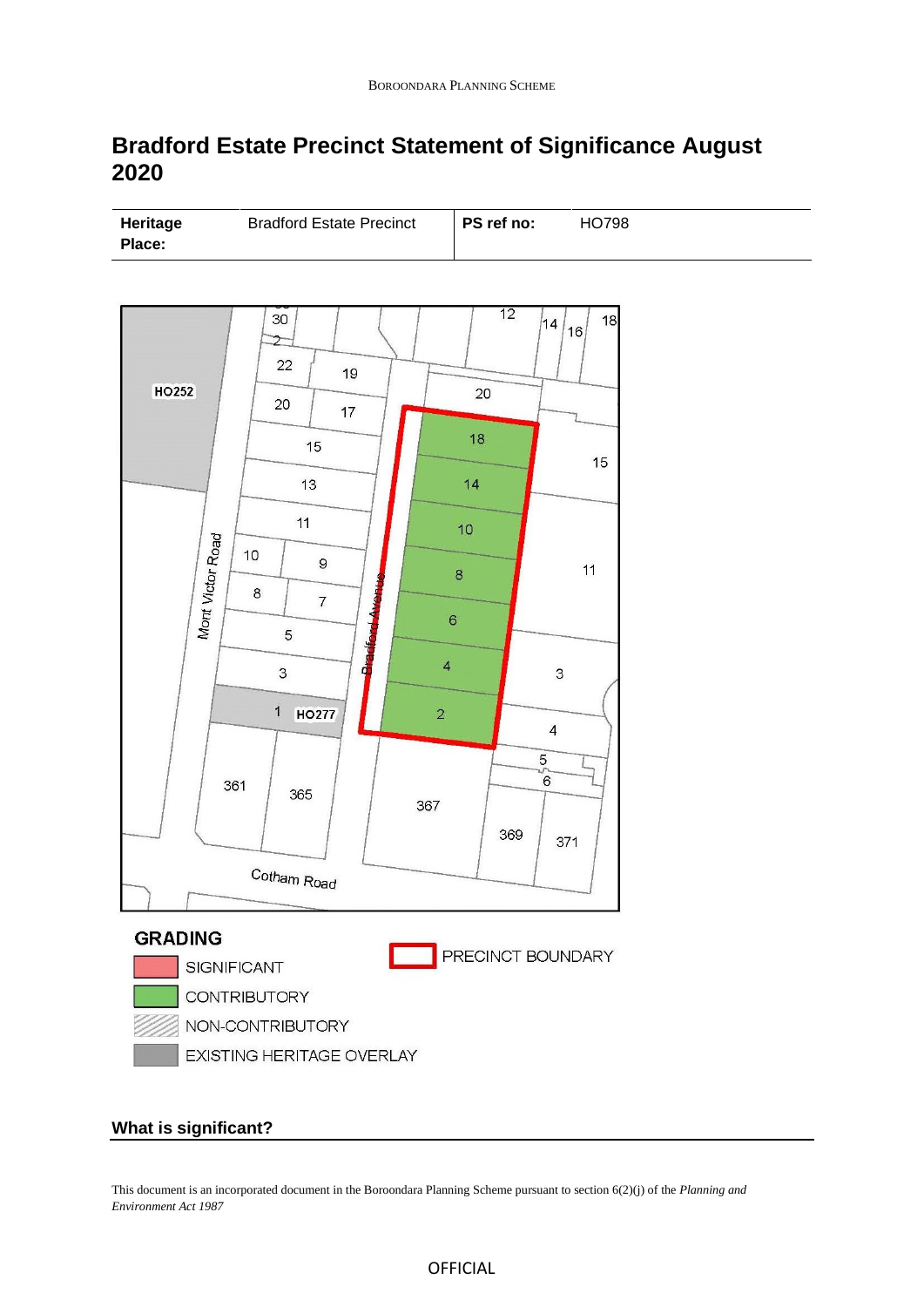The Bradford Estate Precinct, which comprises 2, 4, 6, 8, 10, 14 and 18 Bradford Avenue, Kew, is significant. The Bradford Estate was subdivided in 1916. The Precinct comprises a collection of gracious interwar houses of high-quality design, on generous allotments on the east side. A block of cream brick flats built by 1941 to an unusual design occupies 2 Bradford Avenue. The houses were all built between 1917 and 1928.

Places of Contributory significance are listed in the attached schedule.

Original front fences at 2, 10, and 18 Bradford Avenue are contributory. The original garages at 2 Bradford Avenue are also contributory. Non-original alterations and additions to the houses are not significant, including the second storey additions, non-original garages and carports, and high brick front fences. Some of the front fences are sympathetic to the architectural style of the houses, but are not significant.

### **How is it significant?**

The Bradford Estate Precinct is of local historical and architectural significance to the City of Boroondara.

#### **Why is it significant?**

Historically, the Bradford Estate Precinct is significant for the evidence it provides of the pattern of settlement in this part of Kew during the early interwar period, which comprised subdivisions on land used for horticulture in the form of commercial nurseries and the occupancy by people in Bradford Avenue associated with the nursery industry. The scale and high quality design of the houses and the flat building, and the 'respectability' epitomised by their architectural styles and associated elements, remain as important evidence of the strength of Kew's development during the interwar period. (Criterion A)

Architecturally, the Bradford Estate Precinct, Kew is significant for its concentration of gracious houses on generous allotments of high quality design and with a high level of integrity, comparable to other Precincts in Kew. Subdivided in 1916 and built largely during the late 1910s and 1920s, the Precinct features predominantly interwar building stock, with houses designed in styles that were fashionable during this time, including the Federation Arts and Crafts architectural style, which continued its popularity into the interwar period, and the interwar Mediterranean and Bungalow styles. The high quality design of many of the other houses in the precinct suggests architects or designer-builders may also have built them. (Criterion D)

The architectural significance of the Precinct is enhanced by the architectural quality and integrity of many of the contributory places. Many of the houses retain original built features, including early and original front fences (at 2, 10, and 18 Bradford Avenue) and original garages at 2 Bradford Avenue which were an integral component of the original design for the flats. (Criterion D)

This document is an incorporated document in the Boroondara Planning Scheme pursuant to section 6(2)(j) of the *Planning and Environment Act 1987*